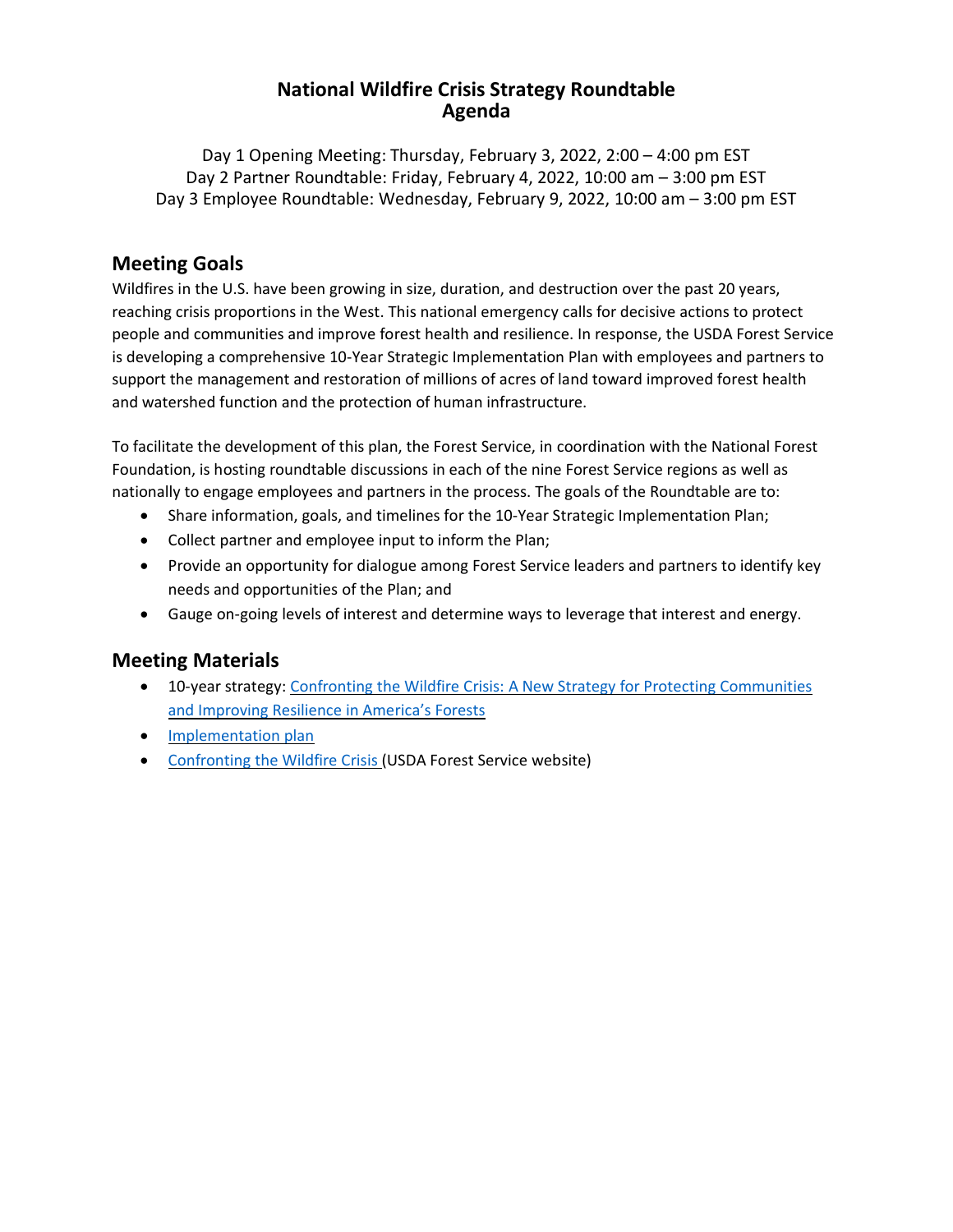# **Day 1: Opening Kickoff for All Invited Partners and Employees**

| <b>TIME</b> | <b>AGENDA ITEM</b>                                                                                                                                                                                                                                                                                                                                              | <b>PRESENTER</b>                                                                             |
|-------------|-----------------------------------------------------------------------------------------------------------------------------------------------------------------------------------------------------------------------------------------------------------------------------------------------------------------------------------------------------------------|----------------------------------------------------------------------------------------------|
| $2:00$ pm   | <b>Welcome &amp; Introductions (5 min.)</b><br>Housekeeping & Agenda Review                                                                                                                                                                                                                                                                                     | <b>NFF Facilitator</b>                                                                       |
| 2:05        | <b>Welcome and Opening Remarks (20 min.)</b><br>Forest Service (15 min) and U.S. Department of Agriculture<br>(5min)                                                                                                                                                                                                                                            | <b>Randy Moore, Forest</b><br>Service Chief                                                  |
|             |                                                                                                                                                                                                                                                                                                                                                                 | <b>Meryl Harrel, Deputy</b><br>Undersecretary, Natural<br>Resources and<br>Environment, USDA |
| 2:25        | 10-year Strategic Implementation Plan Overview<br>Goals, process, and timeline for the Plan<br>Focus, phased approach to implementation, future<br>$\bullet$<br>engagement opportunities<br>Intent of congress, accountability to BID<br>$\bullet$<br>Why this meeting is important to us, how we will use<br>information in development of Implementation Plan | Jaelith Hall-Rivera,<br>Deputy Chief, State and<br>Private Forestry                          |
|             |                                                                                                                                                                                                                                                                                                                                                                 | Brian Ferebee, Chief<br>Executive of<br>Intergovernmental<br>Relations                       |
| 2:50        | Question and Answers with Leadership (20 min.)<br><b>Chief Moore</b><br>Deputy Chiefs:                                                                                                                                                                                                                                                                          | <b>NFF Facilitator</b>                                                                       |
|             | Chris French, NFS<br>Angela Coleman<br><b>Brian Ferebee</b><br>Jaelith Hall-Rivera, SPF<br>Alex Friend, R&D<br>Tony Dixon, Bus Ops<br>Leslie Weldon, WEPO                                                                                                                                                                                                       | <b>Forest Service</b><br>Leadership                                                          |
| 3:10        | Recognizing what we've heard and overview of Roundtables<br>(15 min. presentation, 10 min on roundtable set up, 10 min<br>questions)                                                                                                                                                                                                                            | <b>Wildfire Risk Reduction</b><br><b>Implementation Team</b>                                 |
|             |                                                                                                                                                                                                                                                                                                                                                                 | <b>National Forest</b><br><b>Foundation</b>                                                  |
| 3:45        | Closing Remarks (10 min.)                                                                                                                                                                                                                                                                                                                                       | <b>Angela Coleman, Forest</b><br>Service Associate Chief                                     |
| 3:55        | Next Steps (5 min)                                                                                                                                                                                                                                                                                                                                              | <b>NFF Facilitator</b>                                                                       |
| 4:00 pm     | <b>ADJOURN</b>                                                                                                                                                                                                                                                                                                                                                  |                                                                                              |